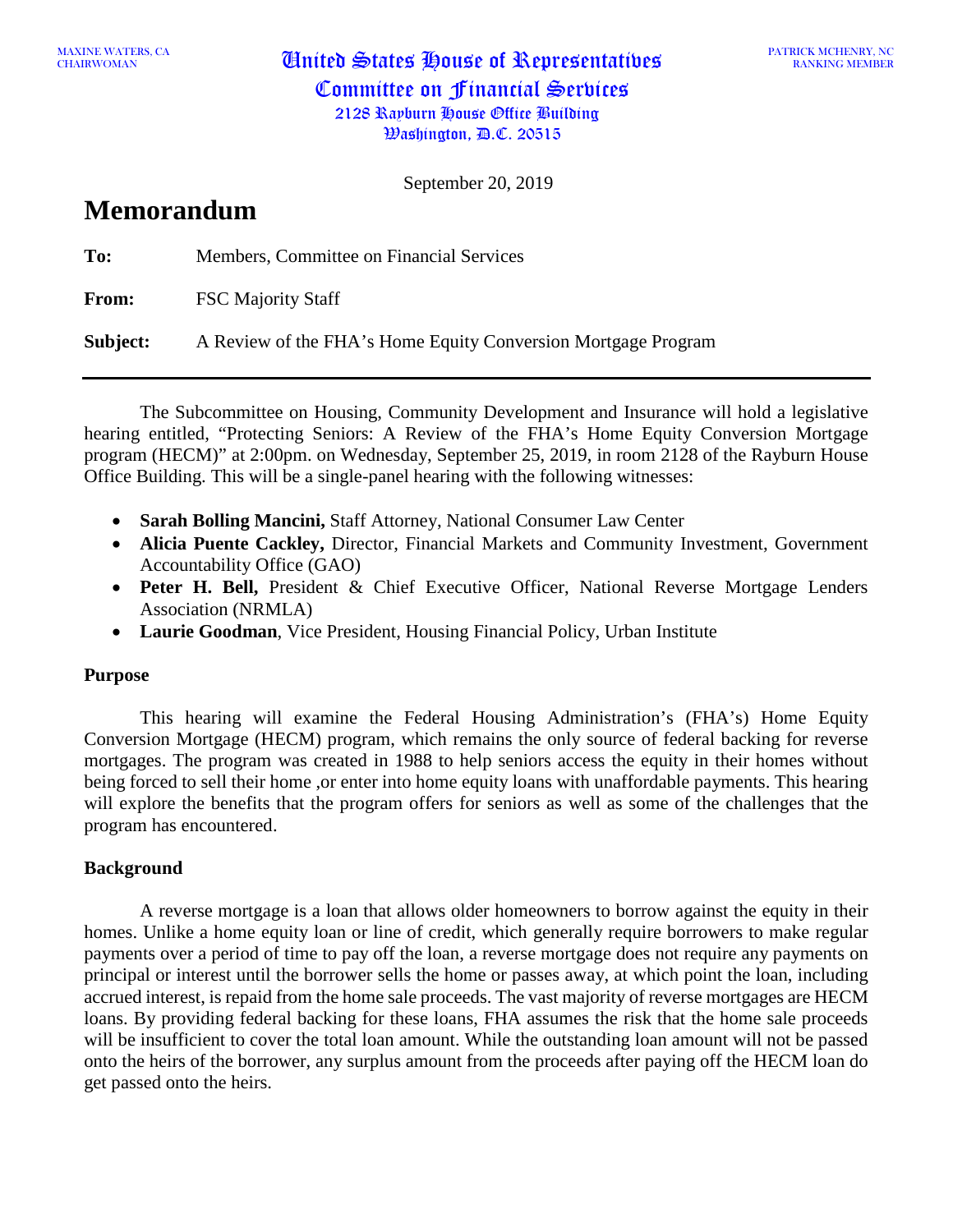Under the FHA guidelines for HECM loans, a borrower must be at least 62 years old, own the home outright (or have already paid a considerable amount on the mortgage, and use the property as a principal residence) with no other encumbrances on the property, demonstrate the ability to pay property taxes and insurance, and participate in counseling. A borrower has the option to receive a lump-sum payment, a monthly annuity (for as long as the borrower stays in the home), monthly payments for a set period of time, a line of credit, or some combination of those options. The most popular option is a line of credit. Generally, the interest rate for HECM loans is adjustable, except that borrowers can choose a fixed interest rate for lump sum payments. The maximum loan amount varies based primarily on the appraised value of the home, the age of the borrower, and the current interest rate. Although borrowers are not required to make payments on a HECM loan until the borrower chooses to sell the home or passes away, a foreclosure can occur if a borrower is found to be out of compliance with FHA requirements, which include making timely payments of property taxes and insurance. A HECM loan can offer a supplementary source of retirement income that allows them to age in place and doesn't require them to sell their home or make unaffordable payments on a home equity loan. As most seniors are on fixed incomes, HECM loans can also help pay for unexpected costs such as increased health care costs or home and auto repairs.

While HECM loans offer borrowers important benefits, including the deferral of any payments until the sale of the home or death of the borrower, reverse mortgages can be more expensive than home equity loans and lines of credit, because of the origination fees and closing costs. [1](#page-1-0) Further, because the interest payments accrue over the life of a HECM loan, which often extends for a borrower's lifetime, it can drain a borrower's home equity to a greater degree than other financing options that require payment of the loan over a potentially shorter fixed period of time, after which interest payments cease as well.

#### **Non-Borrowing Spouses**

Until August 2014, FHA rules for the HECM program provided that the age of the youngest *borrower* be used to calculate the size of the reverse mortgage payout.<sup>[2](#page-1-1)</sup> This meant that HECM borrowers could get a bigger payout by removing the younger borrower from the home's title, thereby rendering the older spouse the youngest borrower according to FHA's policies. Lenders were incentivized to encourage couples to take out HECM loans with the older spouse as the only borrower because of the resulting larger loans netted larger brokerage fees. Some borrowers were assured by their mortgage brokers that either spouse could remain in the home even if the named borrower passed away, and others were not informed of the consequences of the borrowing spouse's death.<sup>[3](#page-1-2)</sup> As the media and lawsuits have documented, this resulted in unfortunate circumstances wherein the passing of a HECM borrower would trigger an immediate due and payable status on the loan, leaving a grieving non-borrowing spouse to face foreclosure if the spouse could not immediately pay off the entirety of the loan balance.<sup>[4](#page-1-3)</sup>

A group of non-borrowing spouses who found themselves in this situation brought suit against HUD in 2011.<sup>[5](#page-1-4)</sup> Represented by the AARP Foundation, the plaintiffs argued that by allowing for this loophole to manifest in its rules governing the program, HUD had failed to comply with the plain language of the statute, which states that the HECM loan will not become due and payable until the homeowners'

 $\overline{\phantom{a}}$ 

<span id="page-1-0"></span><sup>1</sup> CFPB, "Reverse Mortgages: Report to Congress," Jun. 28, 2012.

<span id="page-1-1"></span><sup>&</sup>lt;sup>2</sup> ML 2014-07.

<span id="page-1-2"></span><sup>&</sup>lt;sup>3</sup> Coalition led by the National Consumer Law Center, Comments to the Department of Housing and Urban Development on Notice and Request for Comment Regarding the Alternative Option for Claim Payment Announced in Mortgagee Letter 2015-03, filed Mar. 9, 2015.

<span id="page-1-3"></span><sup>4</sup> The New York Times, "Surviving Spouses with Reverse Mortgages Win Case," Oct. 1, 2013.

<span id="page-1-4"></span><sup>5</sup> *Bennett v. Donovan*, 4 F.Supp. 3d 5, 2013 U.S. Dist. Lexis 140440 (D.D.C., 2013).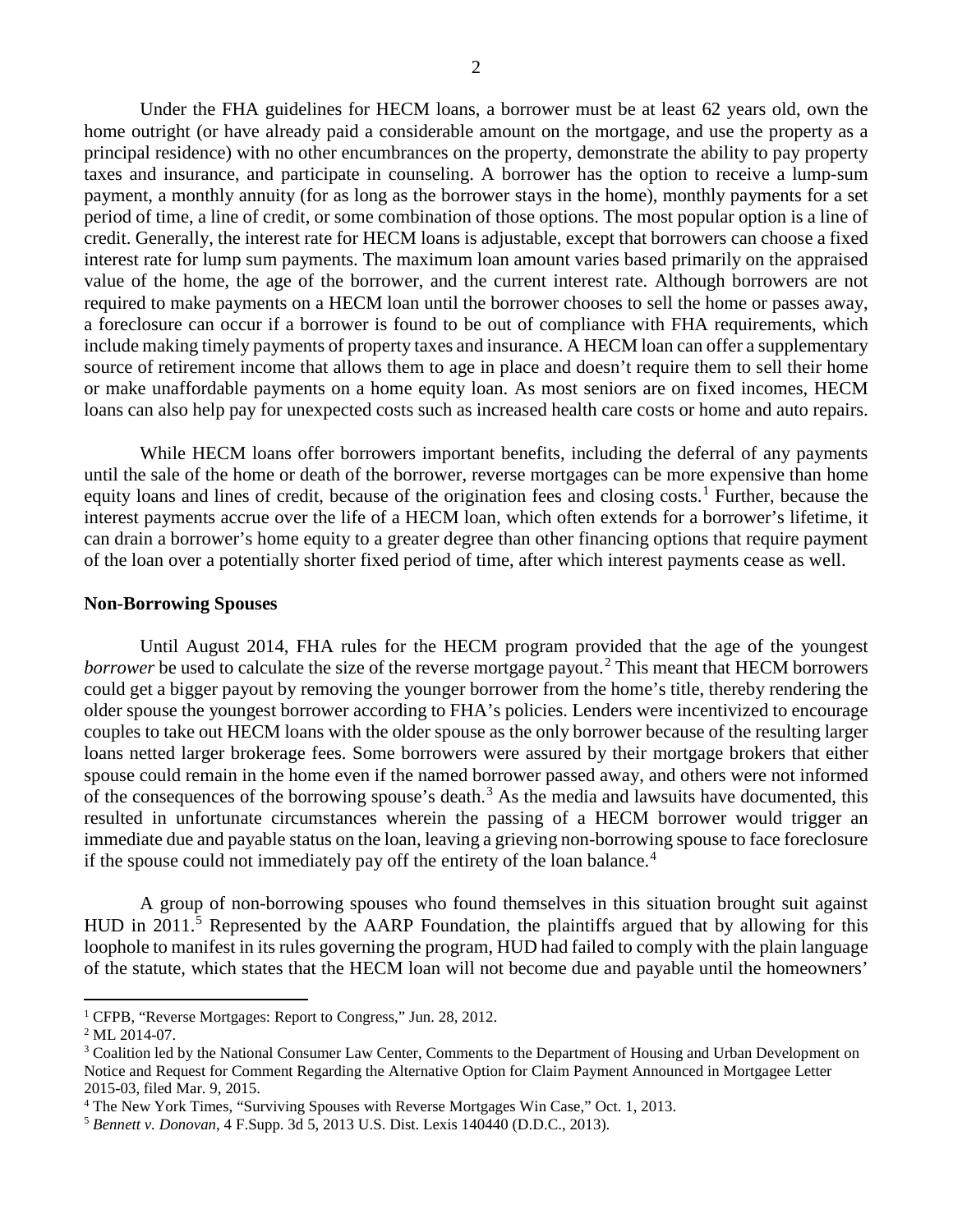death (or other triggering event).<sup>[6](#page-2-0)</sup> Importantly, the statute specifies that "for the purposes of this subsection, the term 'homeowner' includes the spouse of a homeowner."<sup>[7](#page-2-1)</sup> In September 2013, the court ruled in favor of the plaintiffs.<sup>[8](#page-2-2)</sup> Because the challenge was brought under the Administrative Procedures Act, the court could not order HUD to provide the plaintiffs with specific relief; instead, the court remanded the dispute to HUD to fashion appropriate relief of its own making.<sup>[9](#page-2-3)</sup> However, a similar suit was filed shortly afterwards that mirrored the arguments in the first case, but as a class action suit, the plaintiffs sought injunctive relief to force HUD to use its authority to protect all plaintiffs in the class from foreclosure following the death of a borrowing spouse.<sup>[10](#page-2-4)</sup>

After fighting the issue in courts for years, HUD issued a mortgagee letter in January  $2015<sup>11</sup>$  $2015<sup>11</sup>$  $2015<sup>11</sup>$  that extended the "Mortgagee Optional Election" (MOE) for all nonborrowing spouses affected by HECM loans issued before August 4, 2014 that meet a certain criterion. (Beyond August 4, 2014, HUD policies were revised prospectively to ensure all HECM loans were underwritten using the age of the youngest spouse whether or not they were a borrower.) Under the MOE, if a non-borrowing spouse is still living in the home upon the death of the borrower, the lender can assign the loan to HUD, and HUD is expected to defer foreclosure until the death of the non-borrowing spouse. In order to be eligible for this relief, a nonborrowing spouse must have been married at the time of death of the borrower or in a committed relationship, must continue to live in the property as their principal residence, and must obtain marketable title within 90 days. According to advocates and lenders, this relief has been limited in reaching all nonborrowing spouses that need such relief due to the narrow eligibility criteria. For example, it can be very difficult to obtain title within this tight timeframe.<sup>[12](#page-2-6)</sup> Further, relief is provided when the borrower has passed but is not provided in cases where the borrowing spouse has entered a rehabilitation or assisted living facility.

#### **Servicing Issues and Foreclosures**

A recent USA Today news article shed light on some of the problems that persist with foreclosures of reverse mortgages despite attempts by Congress and the HUD to improve the program.[13](#page-2-7) According to the article, nearly 100,000 reverse mortgages have failed, with urban African American neighborhoods feeling a disproportionate impact. Specifically, USA Today's investigation found that reverse mortgages end in foreclosure six times more often in predominantly black neighborhoods than in neighborhoods that are 80 percent white. The article attributes these trends to accounts of unscrupulous lenders that targeted vulnerable households with few options for accessing capital while glossing over the risks and requirements associated with reverse mortgages. The article points out that while regulators claim actual evictions of seniors are rare, there is no way to verify this claim because HUD does not collect this data, let alone report it.

Without reliable data to track foreclosures, including the reasons for those foreclosures, it is difficult to define the scope of the issue. However, according to advocates, there remain substantial issues with unnecessary foreclosures on HECM loans not only as a result of issues with non-borrowing spouses

 $\overline{a}$ 

<span id="page-2-0"></span><sup>6</sup> 12 U.S.C §1715z-20(j).

<span id="page-2-2"></span><span id="page-2-1"></span><sup>7</sup> *Id*. 8 *Bennett v. Donovan*, 4 F.Supp. 3d 5, 2013 U.S. Dist. Lexis 140440 (D.D.C., 2013).

<span id="page-2-4"></span><span id="page-2-3"></span><sup>9</sup> *Id*. 10 *Plunket v. Castro*, 2014 U.S. Dist. LEXIS 163824 (D.D.C., Nov. 24, 2014).

<span id="page-2-6"></span><span id="page-2-5"></span><sup>&</sup>lt;sup>11</sup> ML 2015-03<br><sup>12</sup> See, e.g., the National Consumer Law Center, "Priorities for Consumers with HECM Reverse Mortgages," Sep. 2015.

<span id="page-2-7"></span><sup>&</sup>lt;sup>13</sup> USA Today, "Seniors were sold a risk-free retirement with reverse mortgages. Now they face foreclosure.." Jul.5, 2019.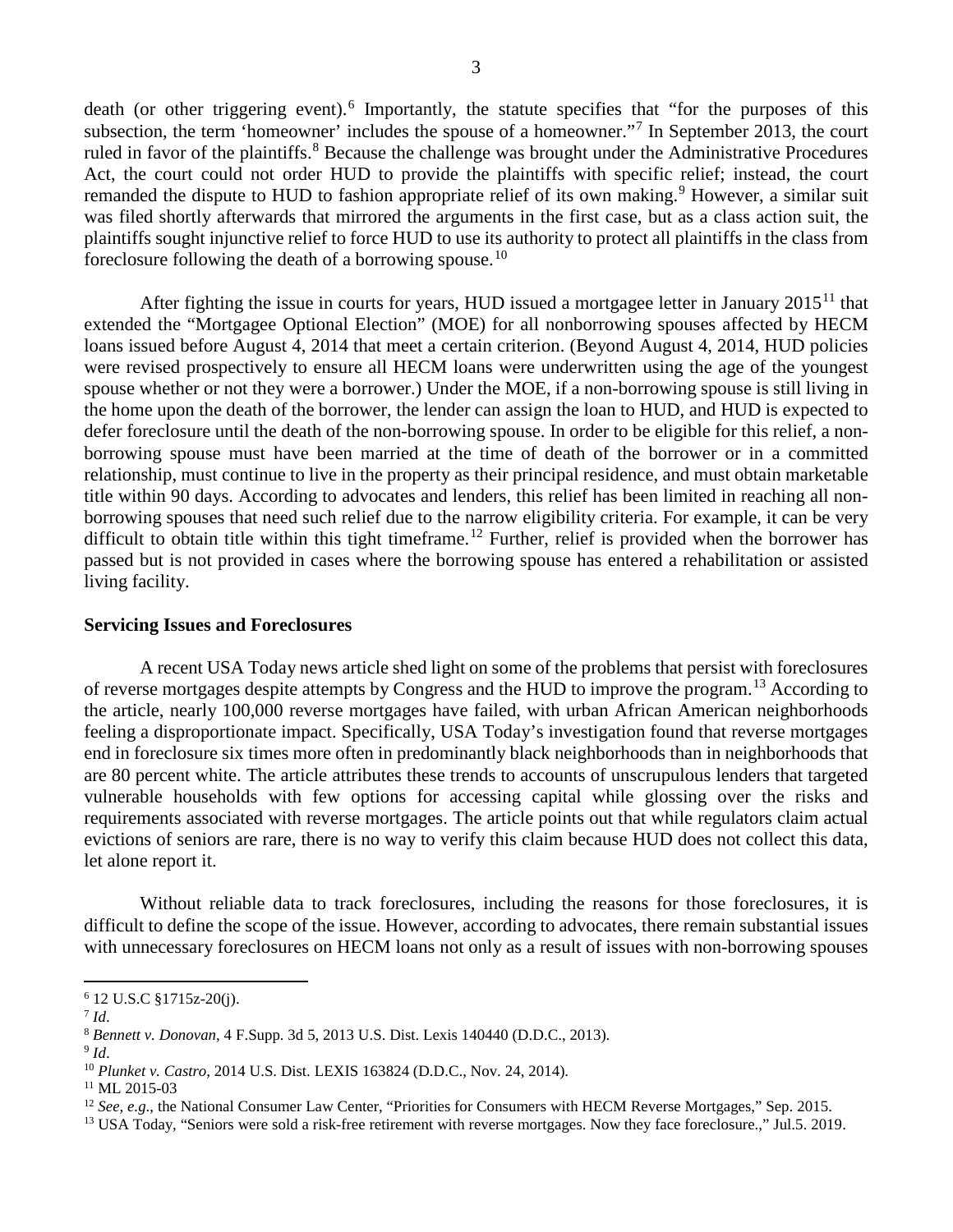described above but also due to FHA policies that fail to provide sufficient loss mitigation or clear communication to borrowers. For example, while it is *mandatory* for servicers to evaluate FHA borrowers for loss mitigation prior to initiating foreclosure proceedings in the forward mortgage context, doing so is *optional* for HECM borrowers. This means that HECM borrowers can face foreclosure without any meaningful opportunity to correct the issue that led to the foreclosure. Even when borrowers are offered loss mitigation, advocates have criticized FHA's loss mitigation options for HECM borrowers as being too limited and for failing to adequately accommodate many seniors who have disabilities as a result of their advanced age.<sup>14</sup> Advocates have also criticized communications sent to HECM borrowers as being difficult to understand.<sup>[15](#page-3-1)</sup>

### **The Financial Health of the HECM Portfolio**

FHA's Mutual Mortgage Insurance Fund (MMI Fund) includes both forward single-family mortgages insured by FHA as well as HECM loans. A variety of factors -- including increased life expectancy of borrowers (which lengthen the life of a HECM loan), uncertainty of home prices, interest rates, appraisal bias, and other factors that affect the property value and mortgage balance -- have contributed to significant volatility in the performance of the HECM portfolio historically. According to the annual actuarial reviews of the MMI Fund, the value of single-family mortgages under the MMI Fund has consistently increased since FY2012, while the value of HECMs has fluctuated between negative and positive values and has become increasingly negative in recent years (see chart below).<sup>[16](#page-3-2)</sup>



Refer to data table C-2 in Appendix C.

 $\overline{\phantom{a}}$ <sup>14</sup> *Id*.

<span id="page-3-1"></span><span id="page-3-0"></span><sup>15</sup> *Id.*

<span id="page-3-2"></span><sup>&</sup>lt;sup>16</sup> FHA, "Annual Report to Congress Regarding the Financial Status of the FHA Mutual Mortgage Insurance Fund," FY 2018.